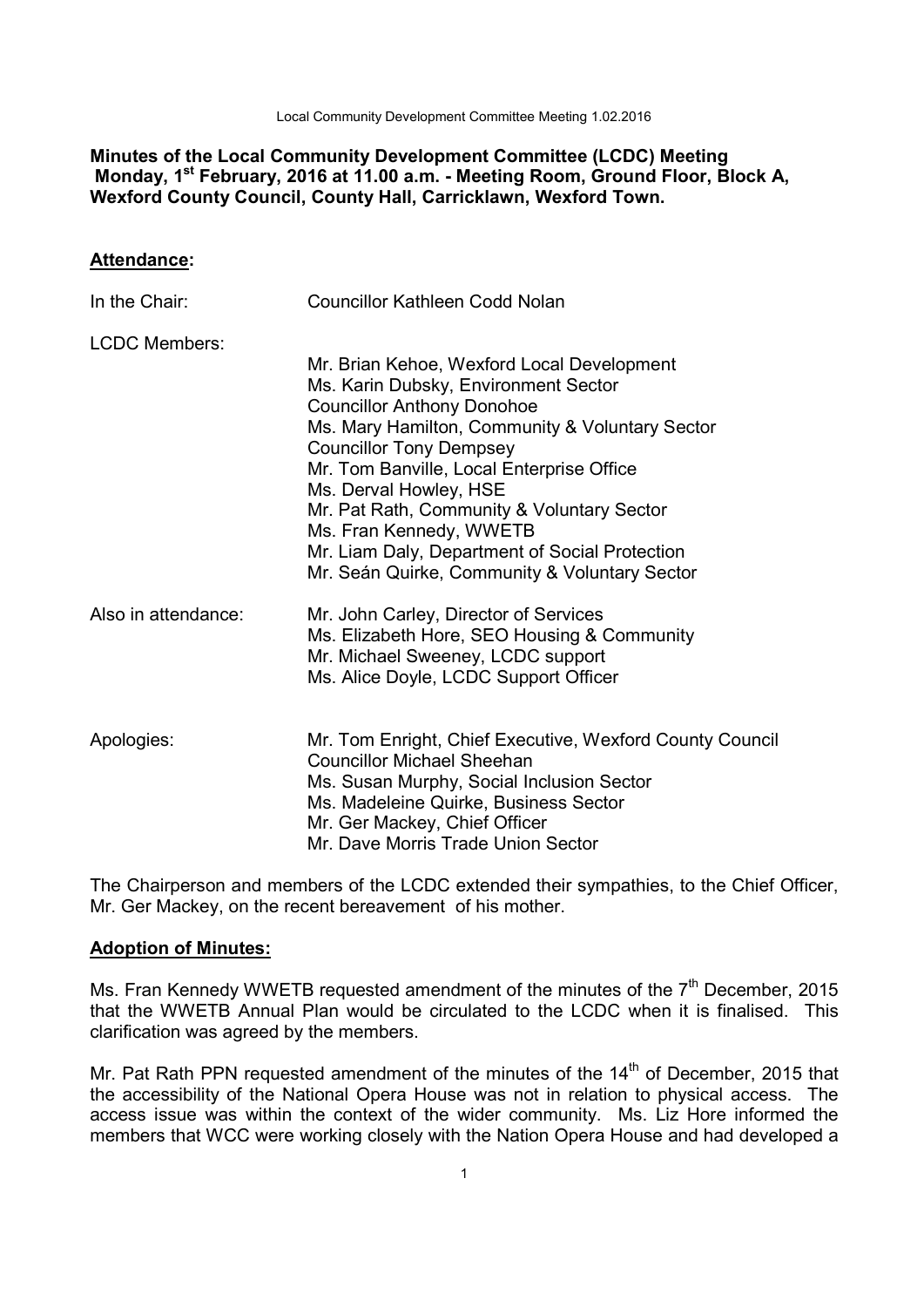service level agreement to promote community engagement with the Opera House and support the social inclusion remit of the LCDC. This clarification was agreed by the members.

The minutes of the Local Community Development Committee (LCDC) meeting on the  $7<sup>th</sup>$ December, 2015, as clarified above were agreed.

**Proposed:** Mr. Sean Quirke **Seconded:** Cllr. Anthony Donohoe.

 The minutes of the Local Community Development Committee (LCDC) special meeting on  $14<sup>th</sup>$  December, 2015, as clarified above were adopted. **Proposed:** Ms. Derval Howley **Seconded:** Mr. Pat Rath.

#### **Matters Arising**

Mr. Sean Quirke enquired about the three year term of PPN representatives of the Community and Voluntary Sector, which was raised at the meeting of the  $14<sup>th</sup>$  December, 2015. Mr. Sean Quirke stated that the preference of the Secretariat was that the term of the PPN representatives follow the term of the full council. It was agreed to defer further discussion of this matter until clarification sought by the next meeting.

#### **Social Inclusion Community Activation Programme**

Presentation by Ms. Clare Ryan – (Wexford Local Development) on SICAP:

Ms. Ryan gave a detailed presentation on the delivery and outcomes of SICAP in 2015, and answered any questions the members had on same. This was followed by a presentation on the proposed SICAP plan for 2016.

In relation to work with Travellers Mr. John Carley informed the meeting that a Joint Fire Safety Awareness campaign for the Traveller community had been rolled out by Wexford County Council and Wexford Local Development following the tragic events at Carrickmines in 2015.

Mr. Pat Rath asked if English learning classes for new communities are being provided by Wexford Local Development under SICAP. Ms. Clare Ryan advised that WLD provide such classes in conjunction with WWETB. Ms. Kennedy advised the meeting that the WWETB does provide such classes, but their number and scope were limited by resources. Mr. Pat Rath suggested that a coordinated response was required to the delivery of English language classes for people from new communities. Ms. Karin Dubsky added that people from new communities had a desire to learn the culture of the country in addition to it's language.

Mr. Carley requested that WLD provide a one page summary of the positive effective which SICAP had had across County Wexford, to augment the Headline Indicator report being presented.

Ms. Karin Dubsky suggested it would be useful to get a report on the kind of employment clients engaged in, following their engagement under SICAP.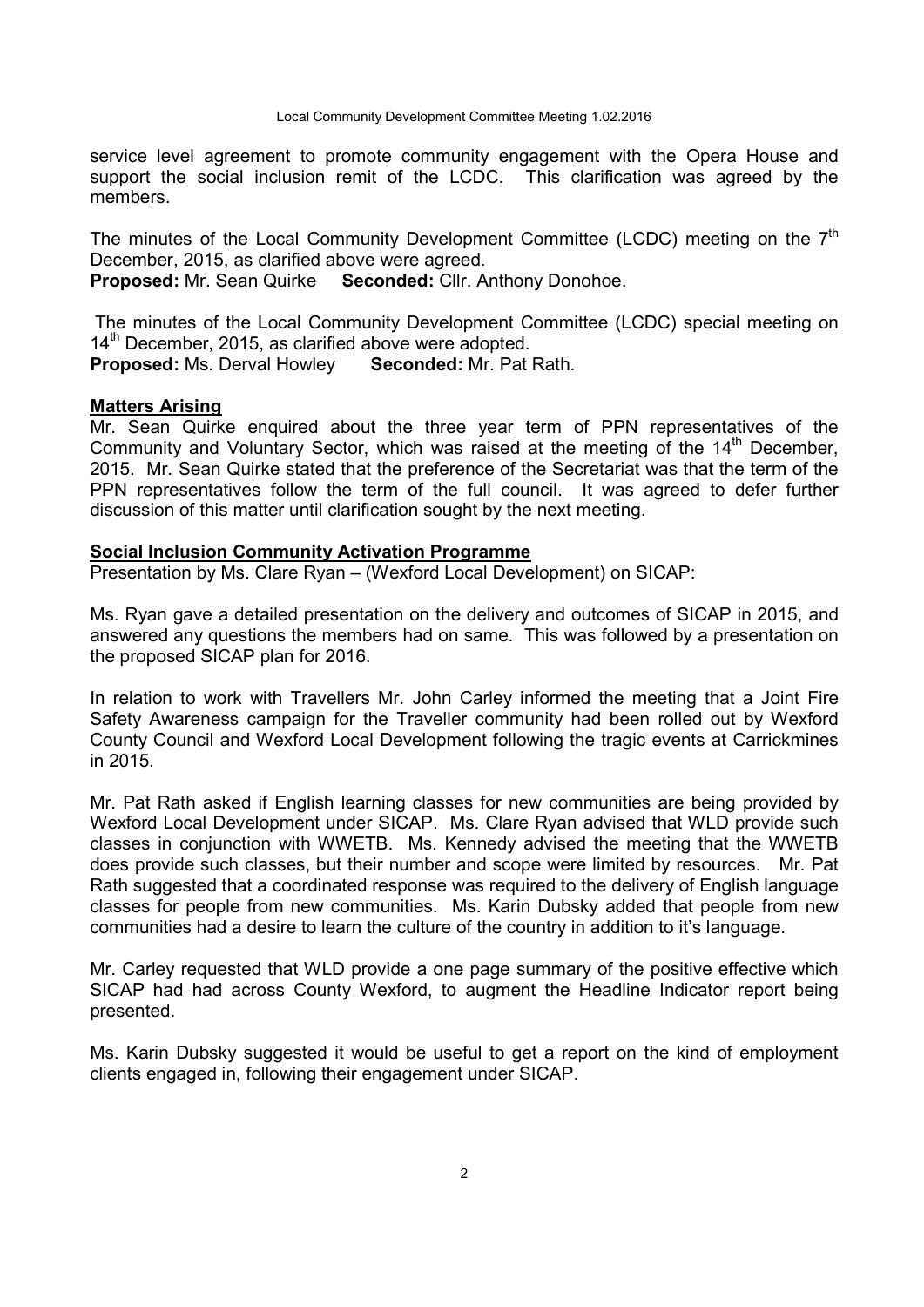Ms. Derval Howley advised the meeting that Travellers' engagement in health initiatives and the Roma community's engagement in education programmes, such a safe pass, had showed significant improvement in County Wexford in 2015 due to the effects of SICAP.

Mr. Pat Rath raised his concerns about Department of Social Protection Job Seekers payment being reduced or removed from people who availed of support under SICAP and LEADER. Ms. Ryan advised that the Department of Social Protection dictate these rules. Mr. Liam Daly advised the meeting that job seekers can continue to receive their job seekers payments pending a declaration of income under any new self-employment. Mr. Liam Daly agreed to review any specific details Mr. Rath had on same.

Mr. Carley requested that in addition to the four new areas of Bunclody, Ferns, Campile, Kilmore/Bridgetown identified in the 2016 plan for prioritisation for more intensive community development work, that Wexford County Council had also identified some areas which should be considered in the plan including Clonroche and Riverchapel.

Mr. Tom Banville queried if the targets for the number of self-employed within the 2016 SICAP plan was realistic. Ms. Ryan agreed they were challenging but achievable. Ms. Ryan informed the meeting that WLD had proposed a reduction of 31% in headline indicator number 11 - Number of Individuals (15 years upward) progressing to self-employment up to 6 months after receiving Goal 3 employment supports under SICAP.

Councillor Tony Dempsey joined the meeting late due to pressing commitments and extended his sympathies to Mr. Ger Mackey and his family.

#### **Correspondence:**

#### **Framework Policy for Local and Community Development in Ireland**

Minister of State with Special Responsibility for Rural Economic Development, Ms. Ann Phelan, T.D., on Friday, 22 January 2016 announced the publication of a Framework Policy for Local and Community Development in Ireland, which was approved recently by Government. A copy of this document was distributed to all members.

#### **Traveller Inter-Agency Correspondence**

Ms. Hore informed the LCDC that ROMA community were included in the consultation on the National Traveller and ROMA Inclusion Strategy 2016 – 2020. The Department of Justice and Equality are holding regional consultation sessions this month. The LCDC can contact the Housing & Community Department for further details.

#### **Chief Officers Report**

Ms. Hore presented the Chief Officers Monthly report. The contents of the report were noted by the members, and all questions were answered.

The proposal that the evaluation of the 2015 End of Year review of SICAP by the initial SICAP evaluation sub-committee was agreed.

**Proposed:** Cllr. Anthony Donohoe **Seconded:** Ms. Karin Dubsky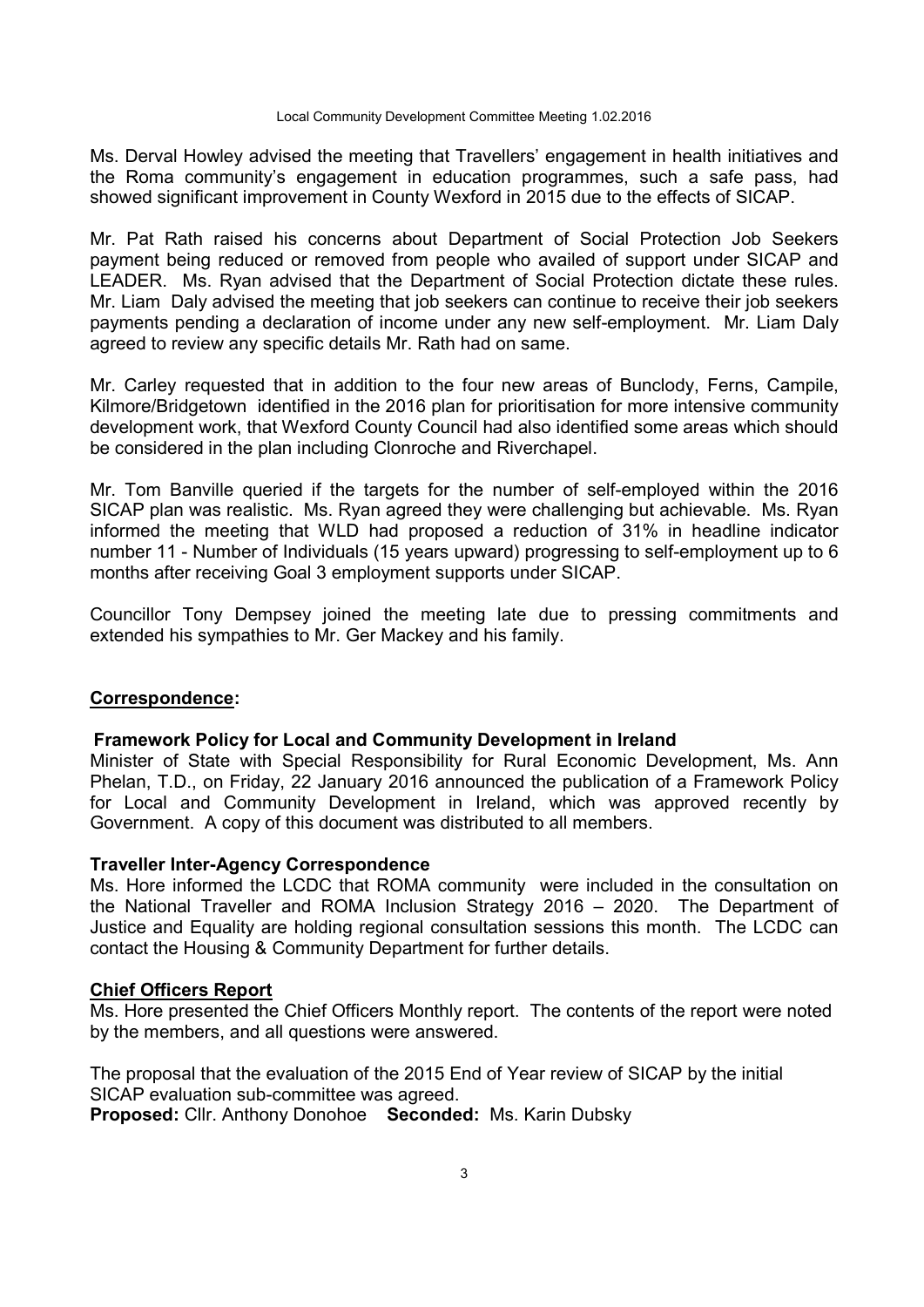It was agreed that the SICAP evaluation sub-committee would review the 2016 SICAP draft annual plan.

**Proposed:** Cllr. Anthony Donohoe **Seconded:** Ms. Karin Dubsky

### **Wexford Local Economic and Community Plan (LECP)**

Ms. Doyle gave an up-date on the LECP, advising that the Community Development Section was concentrating on identifying actions and objectives under Higher Level Goals numbers 1,2 & 6, and the Economic Section were working on the development of actions and objectives under Higher Level Goals 3,4 & 5 of the draft LECP.

### **LCDC Agency Sectoral Programme Update**

#### **Department Social Protection**

Mr. Liam Daly distributed a report on current programmes within the Department of Social Protection, and answered questions on same. Mr. Daly advised that the performance of Wexford Local Development in the delivery of the Local Employment Service Programme ranked very highly at a national level. A jobs fair is planned for March at Wexford County Council offices. Ms. Karin Dubsky queried the scope for the promotion of environmental oriented jobs initiative under the DSP. Mr. Daly advised such initiatives were currently outside the remit of the DSP.

#### **Local Enterprise Office**

Mr. Tom Banville distributed a report on recent relevant activities and progress within the LEO and answered any questions on same.

#### **Waterford Wexford Education Training Board**

Ms. Fran Kennedy distributed an information pack and report on recent relevant activities and progress within the Waterford Wexford Education Training Board, and answered any questions on same.

### **Any Other Business**

- Mr. Pat Rath and Mr. Sean Quirke raised their concerns on behalf of the PPN Secretariat with regard to the lack of financial reimbursement of expenses to members of the PPN Secretariat for their attendance at official business particularly from marginalised sectors of the community. Mr. John Carley agreed that a policy on expenses was required and would be addressed as a priority. Ms. Liz Hore informed the LCDC that the recruitment of a designated PPN worker would be advertised in the media on the  $2^{nd}$  February 2016.
- Ms. Liz Hore provided an update on a meeting she attended with the Chief Officer and the authors of the AIRO report on Wexford. It is proposed to establish an on-line data hub where all relevant socio-economic data for the county can be accessed in a user friendly app. The digital hub will be updated on a continuous basis and will be shared by Wexford County Council with other state agencies. Wexford County Council will be the first local authority to host this new data hub platform.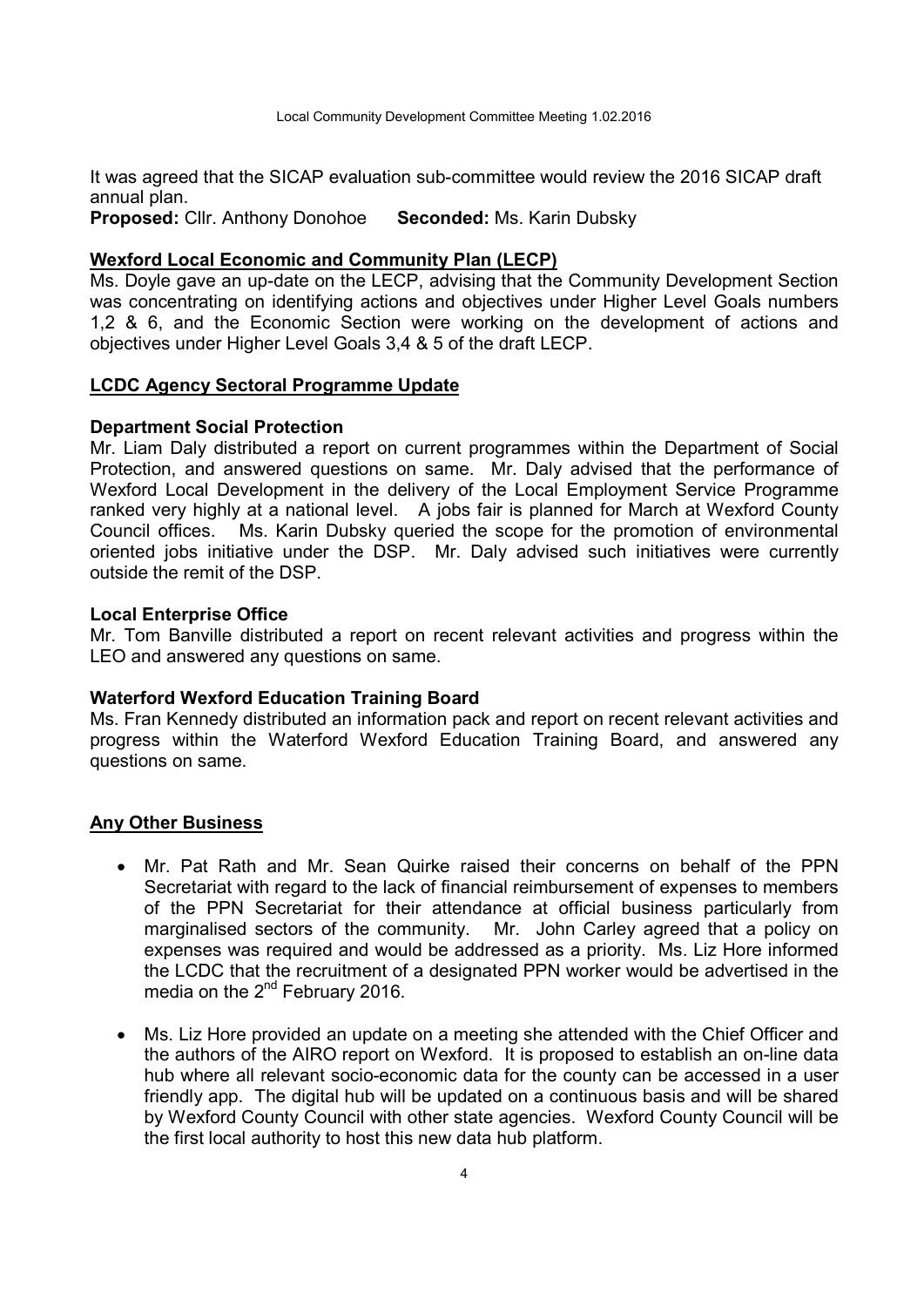• Ms. Derval Howley informed the meeting that the HSE was currently undergoing organizational change, and that the HSE south east would be renamed CH05. Ms. Howley agreed to provide an input on the revised HSE structure at the next LCDC meeting.

### **Date for Next Meeting:**

Ms. Liz Hore explained that due to the requirements of the LECP process in relation to the consultation on the draft plan a meeting would be required in early March. It was agreed the next meeting would be Monday,  $7<sup>th</sup>$  March, 2016, subject to confirmation of same. This concluded the business of the meeting.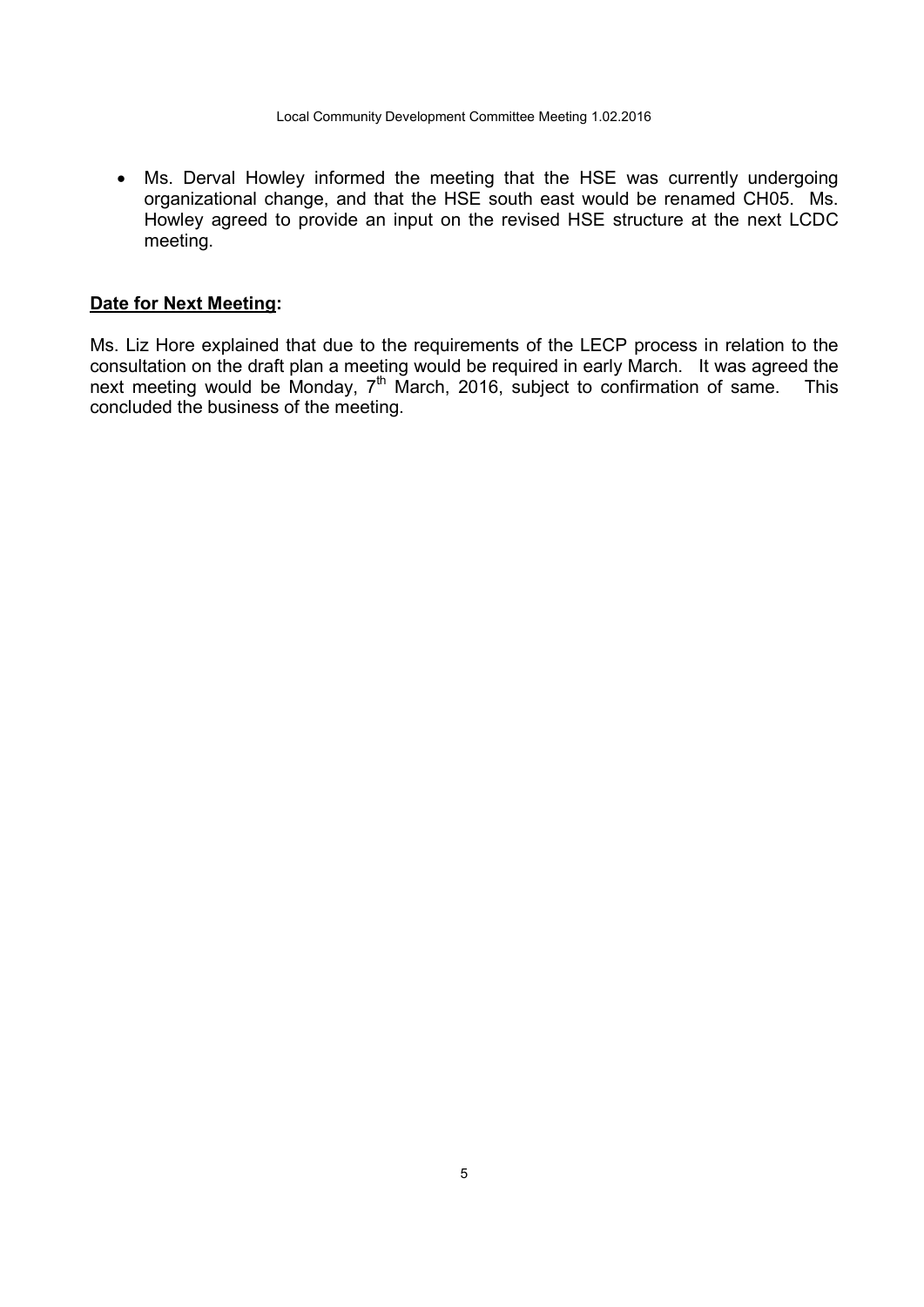**Minutes of the Local Community Development Committee (LCDC) Meeting Monday, 25th April, 2016 at 11.00 a.m. - Meeting Room, Ground Floor, Block A, Wexford County Council, County Hall, Carricklawn, Wexford Town.** 

# **Attendance:**

| In the Chair:        | <b>Councillor Tony Dempsey</b>                                                                                                                                                                                                                                                                                                                                                                                                                                                                                                            |
|----------------------|-------------------------------------------------------------------------------------------------------------------------------------------------------------------------------------------------------------------------------------------------------------------------------------------------------------------------------------------------------------------------------------------------------------------------------------------------------------------------------------------------------------------------------------------|
| <b>LCDC Members:</b> | Councillor Kathleen Codd Nolan<br><b>Councillor Michael Sheehan</b><br><b>Councillor Anthony Donohoe</b><br>Mr. Seán Quirke, Community & Voluntary Sector<br>Mr. Tom Banville, Local Enterprise Office<br>Mr. Brian Kehoe, Wexford Local Development<br>Ms. Derval Howley, HSE<br>Mr. Kevin Lewis, WWETB<br>Ms. Madeleine Quirke, Business Sector<br>Mr. Tom Enright, Chief Executive, Wexford County Council<br>Mr. Dave Morris, Trade Union Sector<br>Ms. Anne Shannon, Social Inclusion Sector<br>Ms. Karin Dubsky, Environment Sector |
| Also in attendance:  | Ms. Elizabeth Hore, SEO Wexford County Council<br>Mr. Ger Mackey, Chief Officer<br>Mr. Michael Sweeney, LCDC support Officer<br>Ms. Alice Doyle, LCDC support Officer                                                                                                                                                                                                                                                                                                                                                                     |
| Apologies:           | Mr. Liam Daly, Department of Social Protection<br>Ms. Mary Hamilton, Community & Voluntary Sector<br>Mr. Pat Rath, Community & Voluntary Sector<br>Ms. Susan Murphy, Social Inclusion Sector                                                                                                                                                                                                                                                                                                                                              |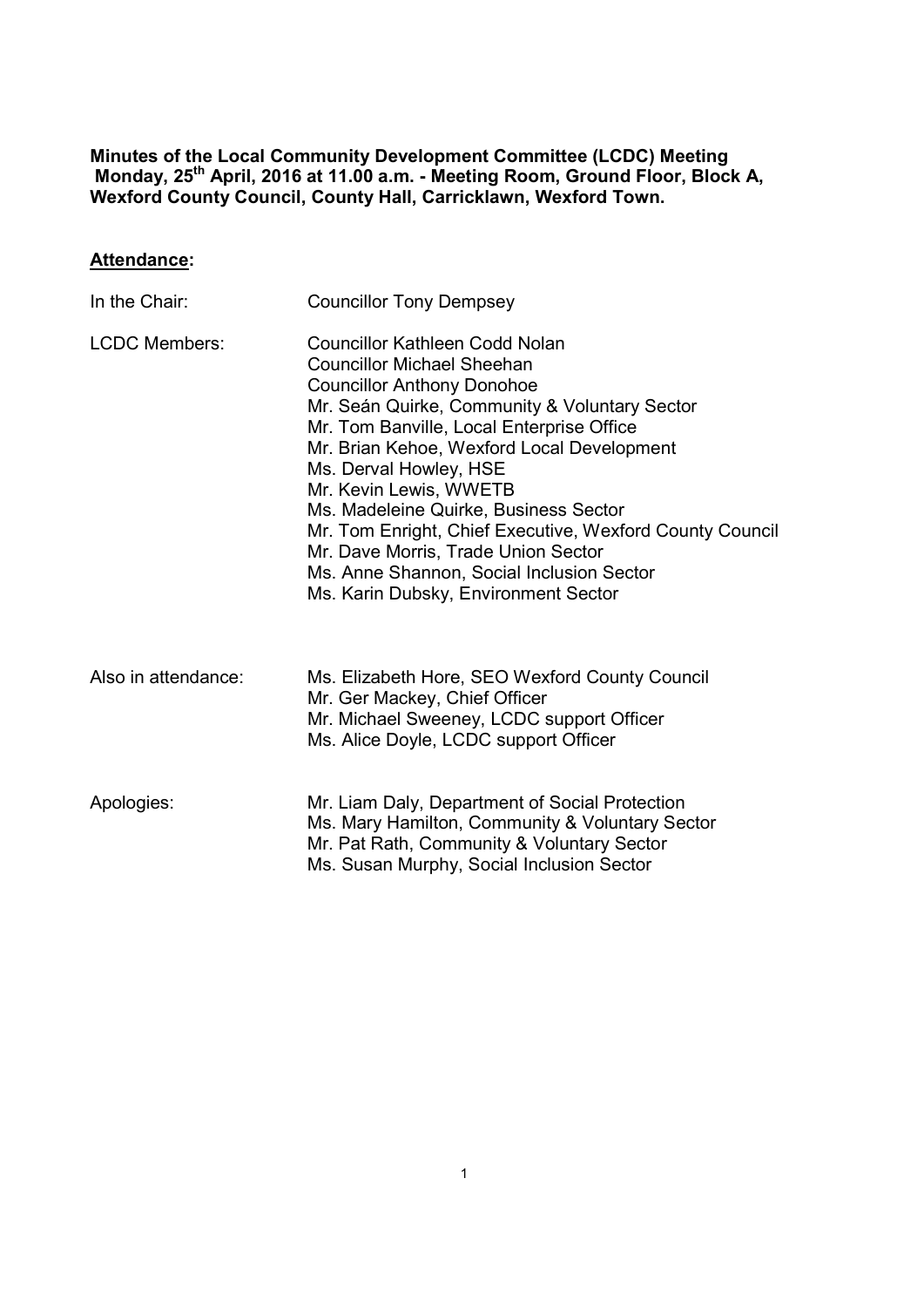### **Presentation by TUSLA:**

Ms. Sheila Barrett and Ms. Maire Morrissey gave a presentation on 'Youth Health Services in County Wexford' and responded to any questions from the members. The chairman thanked TUSLA for their presentation.

### **Adoption of Minutes:**

The minutes of the Local Community Development Committee (LCDC) meeting on the 1<sup>st</sup> February, 2016, were adopted.

**Proposed:** Cllr. Michael Sheehan **Seconded:** Mr. Seán Quirke

The minutes of the Local Community Development Committee (LCDC) meeting on  $25<sup>th</sup>$ February, 2016, were adopted.

**Proposed:** Mr. Tom Banville **Seconded:** Mr. Brian Kehoe

### **Matters Arising**

None.

The Chairman welcomed Mr. Kevin Lewis to the meeting as the new representative of the WWETB on Wexford LCDC.

### **Correspondence:**

### WLD (SICAP staffing changes):

Correspondence from the WLD advising of changes to the SICAP staffing team employed by WLD was brought to the attention of the meeting. The staffing changes outlined in the correspondence were agreed.

**Proposed:** Ms. Madeleine Quirke **Seconded:** Mr. Dave Morris

### DECLG (LEADER):

Correspondence from the DECLG advising that the LEADER Independent Selection Committee was satisfied that the overall quality of the Wexford Local Development Strategy submitted by the LCDC on the 15/12/2015 met the high quality requisite standard, was brought to the attention of the meeting.

The contents of the correspondence were noted by the members.

### POBAL (SICAP Training event):

Correspondence from POBAL advising of a SICAP training event for Implementers and LCDC members was brought to the attention of the meeting. It was agreed that any member wishing to attend this event would contact Mr. Ger Mackey to advise of same.

Mr. Lewis left the meeting at this point.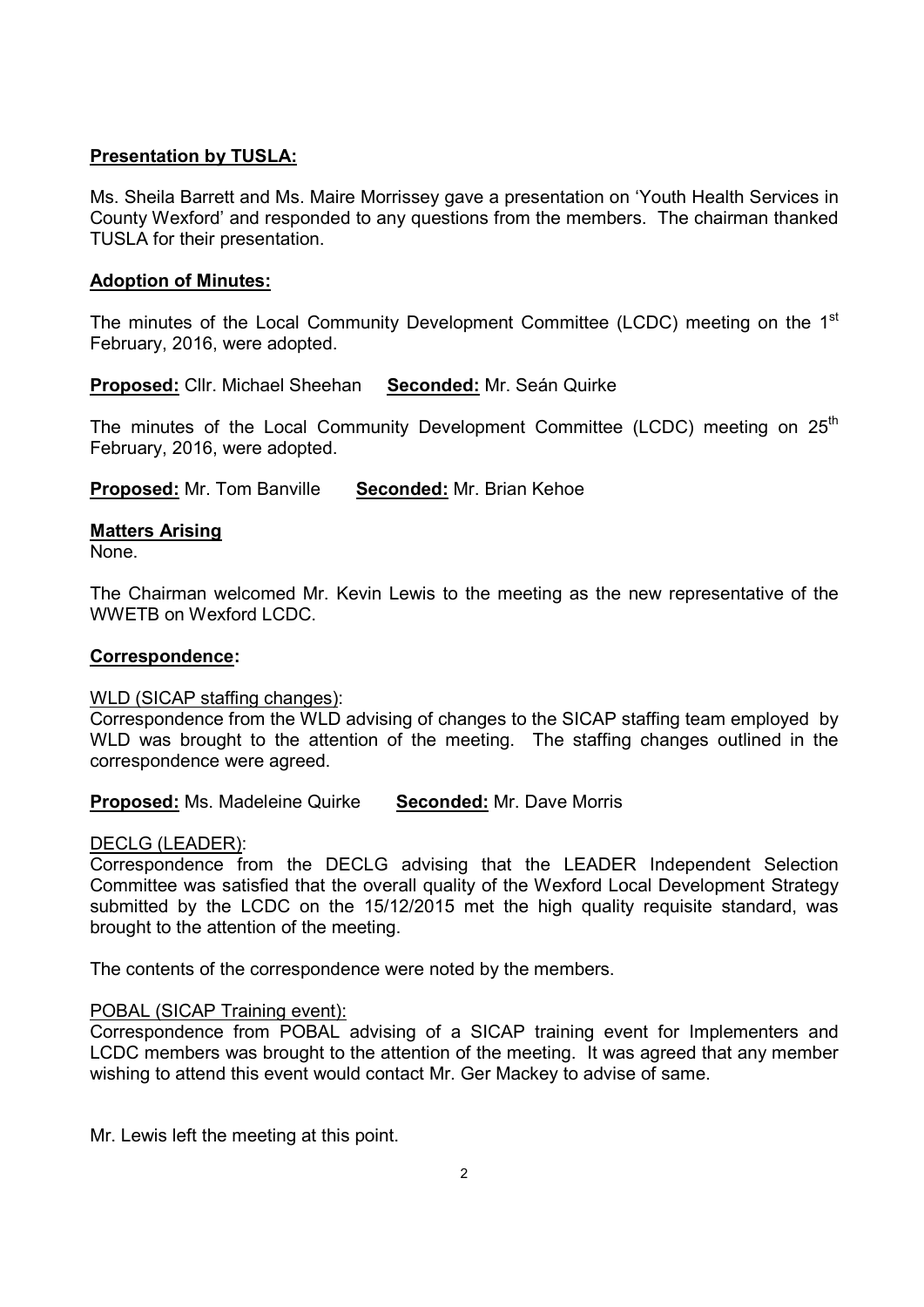## **Chief Officer's Report:**

Mr. Mackey presented the Chief Officers Monthly report. The contents of the report were noted by the members, and all questions were answered.

### **Presentation by Mr. Mackey on the draft LECP:**

Mr. Mackey gave a presentation on the draft Local Economic and Community Plan (LECP). The contents of the presentation were noted by the members, and all questions were answered.

Cllr. Sheehan suggested that all future funding in relation to the objectives and actions contained within the draft LECP should be channeled through the LCDC.

Ms. Howley requested that the draft LECP should be amended to include the HSE as a joint lead agency for a number of the objectives and actions contained within the draft LECP. Mr. Mackey advised that any such amendments would need to be submitted within two days, in order to comply with the proposed schedule of events towards adoption of the LECP by Wexford County Council on the 13<sup>th</sup> June, 2016.

The objectives and actions of the draft LECP were agreed and adopted.

**Proposed:** Cllr. Michael Sheehan **Seconded:** Cllr. Anthony Donohoe

Ms. Dubsky and Mr. Enright left the meeting at this point.

## **Presentation by Mr. Kehoe on LEADER 2016 – 2020 update**

Mr. Kehoe gave an update on the LEADER programme 2016 – 2020. The contents of the presentation were noted by the members, and all questions were answered. A discussion took place surrounding the operation of the 'targeted calls' process with regard to funding areas based on socio-economic criteria. It was agreed to place this issue on the agenda for discussion at the next LCDC meeting.

Mr. Kehoe requested that the LCDC formally decide on the percentage of 'targeted calls' under the Wexford LEADER Rural Development Programme (RDP). It was agreed that the targeted calls percentage under the Wexford LEADER RDP 2016 – 2020 would be 85%.

**Proposed:** Cllr. Michael Sheehan **Seconded:** Mr. Tom Banville

Ms. Howley left the meeting at this point.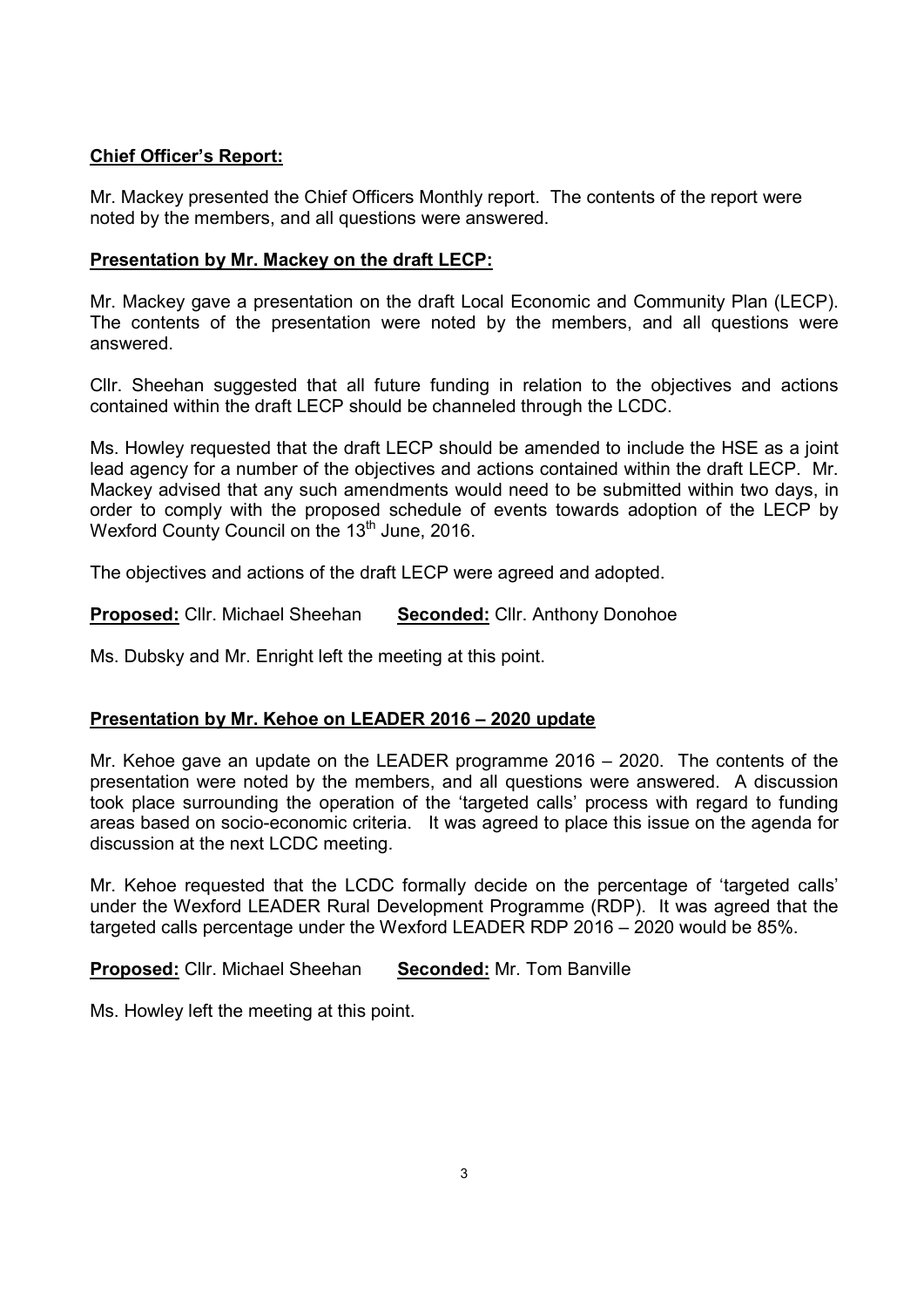# **Presentation by Mr. Kehoe on the Social Inclusion & Community Activation Programme (SICAP)**

Mr. Kehoe gave an update on SICAP, Quarter 1, 2016 and answered any questions that the members had in relation to same.

Mr. Kehoe advised the meeting of a seminar being organised by Wexford Local Development on 'Financing Your Community Organisation , and distributed some information on same.

### **Any Other Business**

None.

### **LCDC members' Sectororal/Programme update**

Due to time constraints, it was agreed to defer this agenda item until the next LCDC meeting.

### **Date for Next Meeting:**

It was agreed the next meeting would be Monday,  $30<sup>th</sup>$  May, 2016. This concluded the business of the meeting.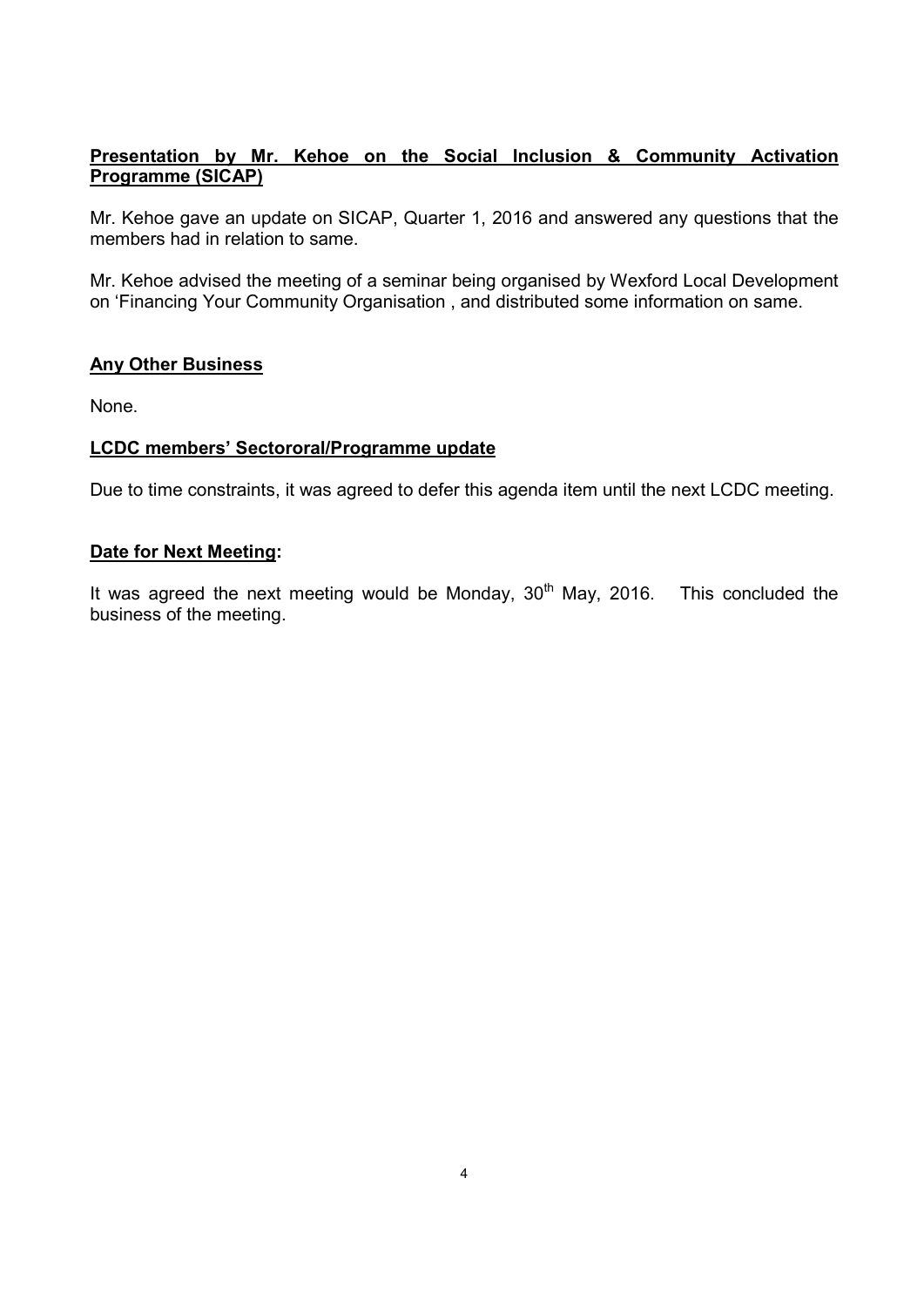**Minutes of the Local Community Development Committee (LCDC) Meeting Monday, 25th February, 2016 at 3.00 p.m. - Meeting Room, Ground Floor, Block A, Wexford County Council, County Hall, Carricklawn, Wexford Town.** 

#### **Attendance:**

| In the Chair:        | <b>Councillor Tony Dempsey</b>                                                                                                                                                                                                                                                                                                                                                                                                                                                                   |
|----------------------|--------------------------------------------------------------------------------------------------------------------------------------------------------------------------------------------------------------------------------------------------------------------------------------------------------------------------------------------------------------------------------------------------------------------------------------------------------------------------------------------------|
| <b>LCDC Members:</b> | Councillor Kathleen Codd Nolan<br><b>Councillor Michael Sheehan</b><br><b>Councillor Anthony Donohoe</b><br>Ms. Mary Hamilton, Community & Voluntary Sector<br>Mr. Seán Quirke, Community & Voluntary Sector<br>Mr. Pat Rath, Community & Voluntary Sector<br>Mr. Tom Banville, Local Enterprise Office<br>Mr. Brian Kehoe, Wexford Local Development<br>Ms. Susan Murphy, Social Inclusion Sector<br>Ms. Derval Howley, HSE<br>Ms. Fran Kennedy, WWETB<br>Ms. Madeleine Quirke, Business Sector |
|                      |                                                                                                                                                                                                                                                                                                                                                                                                                                                                                                  |

| Also in attendance: | Mr. John Carley, Director of Services     |
|---------------------|-------------------------------------------|
|                     | Mr. Ger Mackey, Chief Officer             |
|                     | Mr. Michael Sweeney, LCDC support Officer |

Apologies: Mr. Tom Enright, Chief Executive, Wexford County Council Mr. Dave Morris, Trade Union Sector Ms. Karin Dubsky, Environment Sector Mr. Liam Daly, Department of Social Protection Mr. John Joe Kavanagh, Farming Sector Ms. Anne Shannon, Social Inclusion Sector

The chairman advised the meeting that the agenda would be altered to facilitate the consideration of the SICAP 2015 end of year review and 2016 annual plan as the first order of business.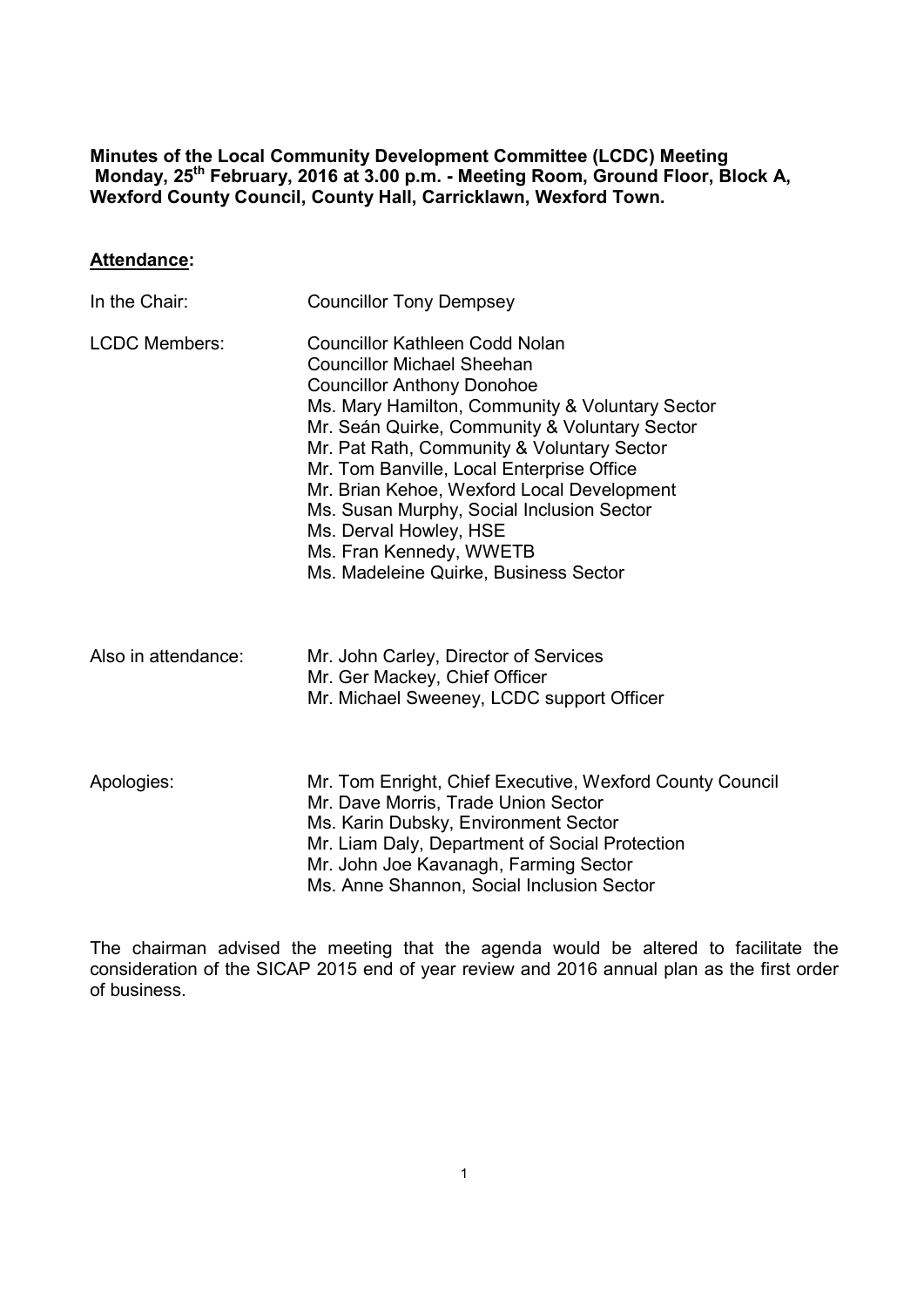## **LCDC –SICAP Evaluation Sub-Committee Report**

Councillor Sheehan reported on the LCDC SICAP Evaluation committee consideration of the 2015 SICAP End of Year Review and the 2016 SICAP draft Annual Plan. Councillor Sheehan thanks the members of the sub-committee and Wexford County Council administration staff for their assistance with the SICAP evaluation process. Councillor Sheehan informed the meeting that following a comprehensive review process, the subcommittee had decided to recommend approval of the 2015 SICAP End of Year Review and the 2016 SICAP draft Annual Plan.

Ms. Hamilton joined the meeting at this point.

### **Report by the LCDC SICAP Evaluation Sub-Committee on the 2015 Social Inclusion Community Activation Programme (SICAP) End of Year Review:**

It was agreed to approve the 2015 SICAP End of Year Review.

**Proposed:** Cllr. Michael Sheehan **Seconded:** Ms. Madeleine Quirke

### **Report by the LCDC SICAP Evaluation Sub-Committee on the 2016 Social Inclusion Community Activation Programme (SICAP) draft annual plan:**

It was agreed to approve the 2016 SICAP draft annual plan.

**Proposed:** Ms. Madeleine Quirke **Seconded:** Cllr. Anthony Donohoe

### **Matters Arising:**

Councillor Sheehan advised the meeting that going forward the evaluation sub-committee wished to meet with the Programme Implementer periodically to receive updates on the delivery of SICAP in the context of examining the qualitative data to ensure programme requirements are being achieved. This was agreed by the LCDC. Mr. Kehoe thanked the members of the SICAP evaluation sub-committee for their vote of confidence in Wexford Local Development's delivery of SICAP.

Ms. Quirke and Councillor Donohoe left the meeting at this point.

#### **Correspondence:**

#### DECLG (SICAP):

Correspondence from the DECLG in relation to the eligibility of Low Income Workers/Households under SICAP was brought to the attention of the meeting. The contents of the correspondence were noted by the members.

Mr. Kehoe expressed concern which the decreasing unemployment 'live register' figures are having on the delivery of SICAP targets. Mr. Kehoe referenced competition from other state sponsored programmes such as Jobs Path and TUS for potential SICAP clients, and pointed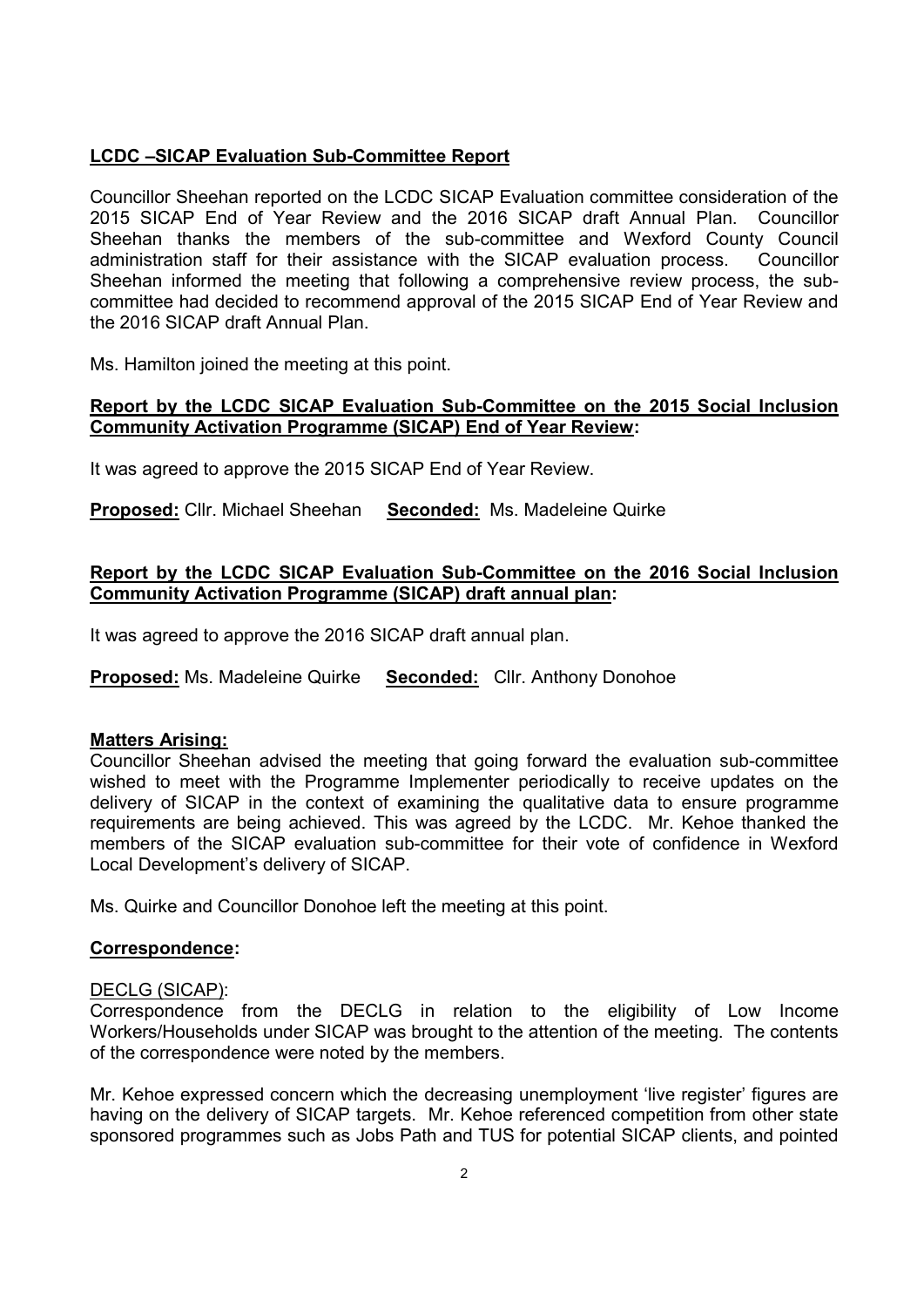out that whilst the former initiatives are mandatory, SICAP is a voluntary programme with no social welfare consequences for people who do not engage with the programme, which inherently leads to higher drop-out rates from SICAP comparable to other job activation initiatives.

Mr. Rath expressed concern as to the eligibility of SICAP to assist small farmers, the effect of which was exacerbated by the abolition of the Small Holders farming scheme in recent years.

Councillor Sheehan suggested self-employed people should be considered for assistance under SICAP, and also advocated the careful monitoring of the delivery of SICAP to ensure that clients being assisted under other stage sponsored programmes are not duplicated within SICAP to the exclusion of targeted groups.

Mr. Mackey advised the meeting that he would liaise with Mr. Kehoe and report back to the LCDC with direction on the implication of the inclusion of low income worker within SICAP.

Ms. Howley joined the meeting at this point.

#### **Presentation by Mick D'arcy on 'Three Sisters 2020 – European Capital of Culture' bid**

Mr. Mick D'arcy (bid–team coordinator) joined the meeting and delivered a presentation on the 'Three Sisters 2020 – European Capital of Culture joint bid by Kilkenny, Waterford and Wexford. Mr. D'arcy responded to any questions/queries from the members.

The Chairman, Councillor Tony Dempsey thanked Mr. D'arcy for his comprehensive presentation, and suggested a number of local cultural themes for inclusion in the bid, including, Shinty, The Yola language, Morris dancing. Mr. Dempsey wished the bid every success.

Mr. Carley strongly endorsed the application, gave some additional background to the bid and outlined the potential benefits to the region if the application was successful. Mr. Carley requested all members of the LCDC to assist with the bid in order to strengthen it's potential for success. Mr. Quirke advised the meeting that it was also intended to have Mr. D'arcy present to the PPN Secretariat following appointment of the PPN resource worker. Mr. D'arcy left the meeting at this point.

### **Presentation by Brian Kehoe on LEADER 2015 – 2020 update**

Mr. Kehoe advised the meeting that the Wexford Local Development Strategy was being assessed by POBAL on  $25<sup>th</sup>$  February, 2016, with a decision on same expected by the end of February, 2016. Mr. Kehoe advised the meeting that the LEADER Programme rules were still to be finalised, and that the associated IT monitoring system was not expected to be completed for another 2 months. Mr. Kehoe informed the meeting that no LEADER contracts had been issued to date and tentatively suggested the first contracts may be agreed by April 1<sup>st</sup>, 2016. A discussion took place around the importance for the Local Development Strategy (LDS) under LEADER to be compatible with the Local Economic and Community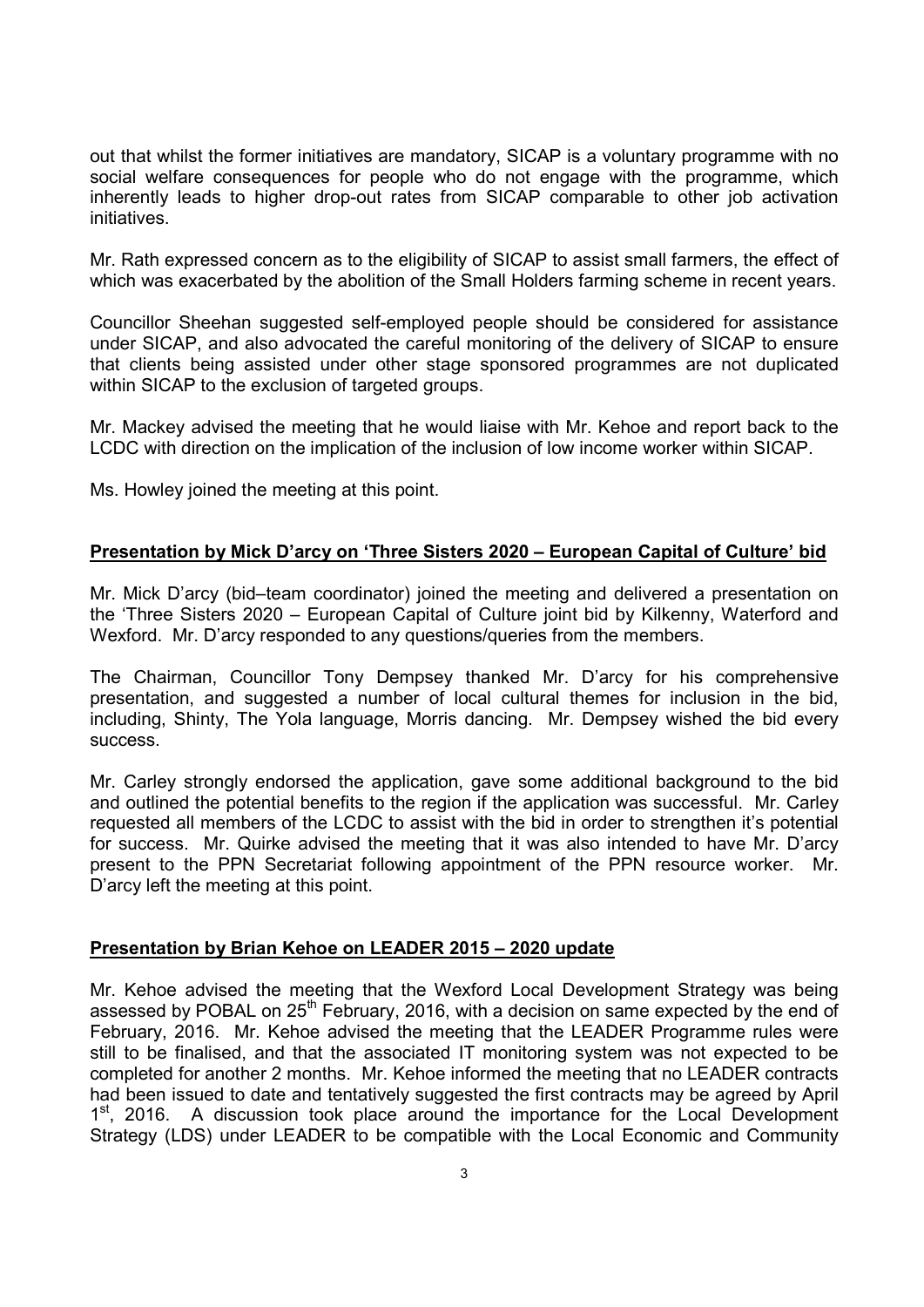Plan (LECP) and the need to take a 'Targeted' calls for proposals approach, particularly from disadvantaged communities. Mr. Mackey advised the meeting that there was no conflict between the draft LDS and the draft LECP.

## **Any Other Business**

- Mr. Quirke queried the possibility of introducing a proxy system to facilitate representation of Community and Voluntary members unable to attend LCDC meetings. Mr. Mackey advised the meeting that due to on-going difficulties with ensuring a quorum for LCDC meeting that the possibility of introducing a written proposal procedure, to deal with LCDC decisions, into the LCDC standing orders was being considered. Mr. Mackey advised the meeting that this issue would become even more relevant with the roll out of the LDS, and LCDC decisions on applications associated with same. Mr. Mackey undertook to report back to the LCDC on this matter at the next meeting.
- Ms. Kennedy gave the following update on Mr. Rath's English languages query from the LCDC meeting of the 01/02/2016. WWETB from September to December 2015 provided English Classes (QQI level 1 to 3) to 204 learners in Wexford, Enniscorthy, Gorey and New Ross. WWETB continue these classes into 2016 with additional classes to be offered in Kennedy Park NS, Scoil Mhuire and Selskar College. Bunclody VTOS provides a 2 year full time programme for non-native speakers at QQI 4 and QQI 5.

### **Date for Next Meeting:**

It was agreed the next meeting would be Monday,  $4<sup>th</sup>$  April, 2016. This concluded the business of the meeting.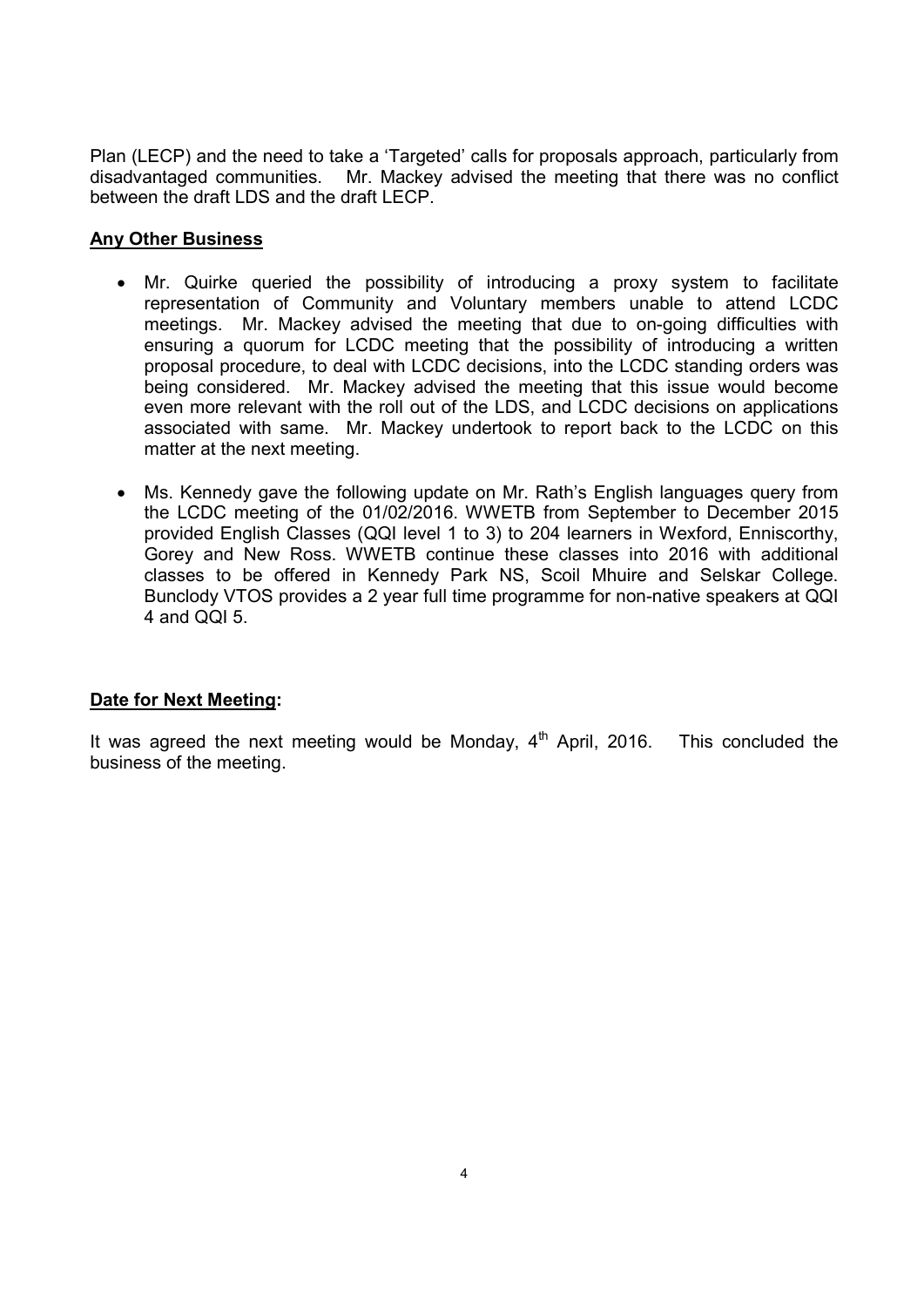**Minutes of the Local Community Development Committee (LCDC) meeting, Monday, 30th May, 2016 at 11.00 a.m. – The Council Chamber, Wexford County Council, County Hall, Carricklawn, Wexford Town. (Joint meeting with the Economic Development and Enterprise Strategic Policy Committee (SPC).** 

## **Attendance:**

| In the Chair:        | <b>Councillor Tony Dempsey</b>                                                                                                                                                                                                                                                                                                                                                                                             |
|----------------------|----------------------------------------------------------------------------------------------------------------------------------------------------------------------------------------------------------------------------------------------------------------------------------------------------------------------------------------------------------------------------------------------------------------------------|
| <b>LCDC Members:</b> | Councillor Kathleen Codd Nolan<br><b>Councillor Michael Sheehan</b><br><b>Councillor Anthony Donohoe</b><br>Mr. Seán Quirke, Community & Voluntary Sector<br>Mr. Tom Banville, Local Enterprise Office<br>Mr. Brian Kehoe, Wexford Local Development<br>Ms. Derval Howley, HSE<br>Mr. Pat Rath, Community & Voluntary Sector<br>Ms. Madeleine Quirke, Business Sector<br>Mr. Tony Larkin, Acting CE Wexford County Council |
| Also in attendance:  | Mr. Ger Mackey, Chief Officer<br>Mr. Michael Sweeney, LCDC support Officer<br>Ms. Alice Doyle, LCDC support Officer                                                                                                                                                                                                                                                                                                        |
| Apologies:           | Mr. Liam Daly, Department of Social Protection<br>Ms. Mary Hamilton, Community & Voluntary Sector<br>Mr. Kevin Lewis, WWETB<br>Mr. Tom Enright, Chief Executive, Wexford County Council<br>Mr. Dave Morris, Trade Union Sector<br>Mr. John Joe Kavanagh, Farming Sector                                                                                                                                                    |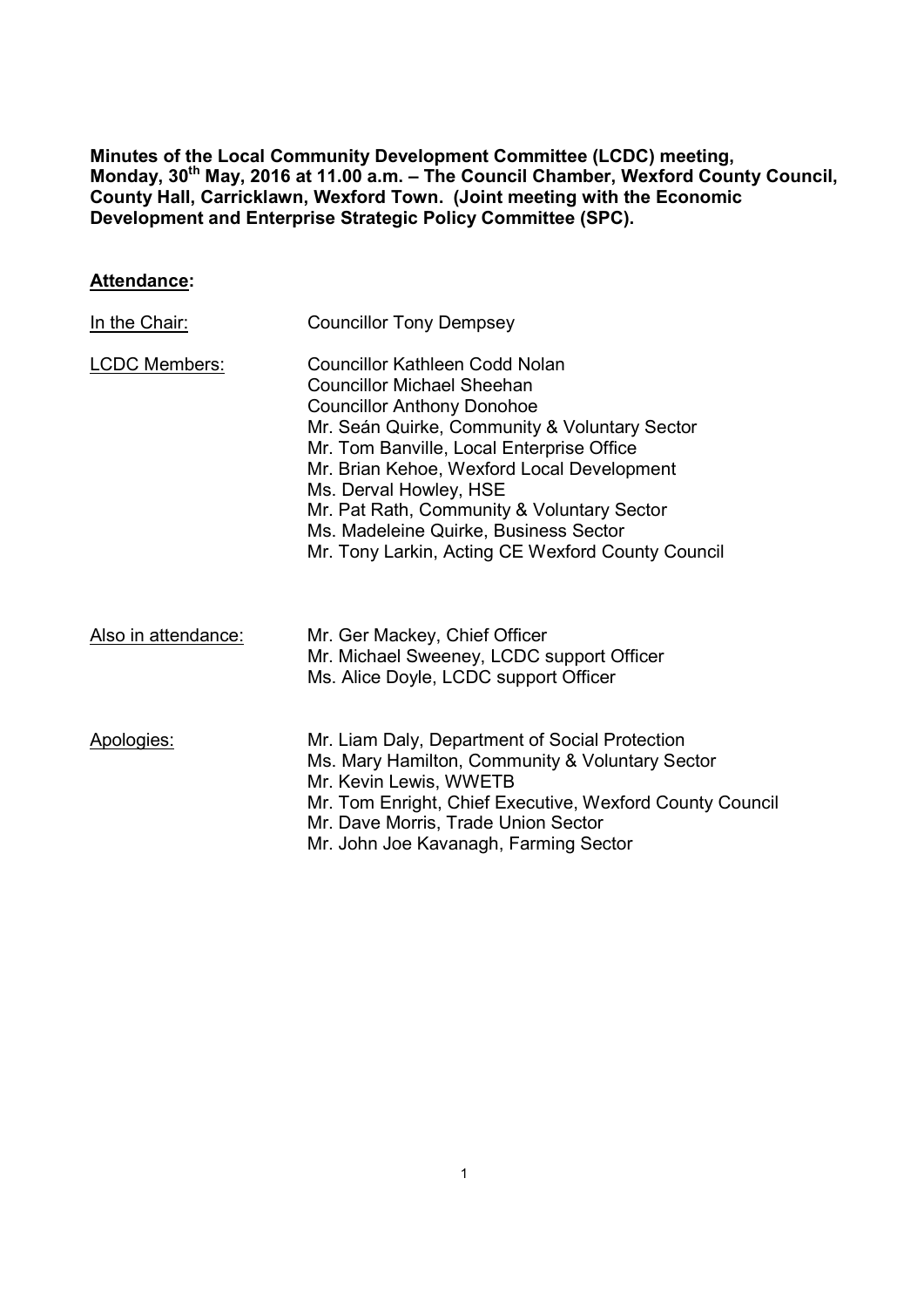## **Presentation by Mr. Ger Mackey:**

Mr. Mackey gave a presentation on the draft Local Economic and Community Plan (LECP) and answered any questions the members had on same. The chairman thanked Mr. Mackey for his comprehensive presentation, and also commended everyone involved in developing the LECP to date.

Cllr. Codd Nolan congratulated all involved in the preparation of the LECP and emphasised the need to support the plan through the implementation and monitoring phases.

Ms. Howley thanked Ms. Alice Doyle and Mr. Mackey for the level of engagement and assistance afforded the HSE throughout the LECP consultation process.

Cllr. Michael Sheehan thanked all who contributed to the development of the economic elements of the LECP, and suggested that all future funding in relation to the objectives and actions contained within the draft LECP should be channeled through the LCDC, in order to ensure funding is directed towards the areas identified as being most in need.

It was agreed to adopt the final draft of the LECP and forward it to the Wexford County Council meeting of the  $13<sup>th</sup>$  June, 2016 for consideration and adoption.

**Proposed:** Ms. Madeline Quirke **Seconded:** Ms. Derval Howley

### **Any Other Business**

None.

### **Date for Next Meeting:**

It was agreed that the Chief Officer would advise the members of the date of the next meeting.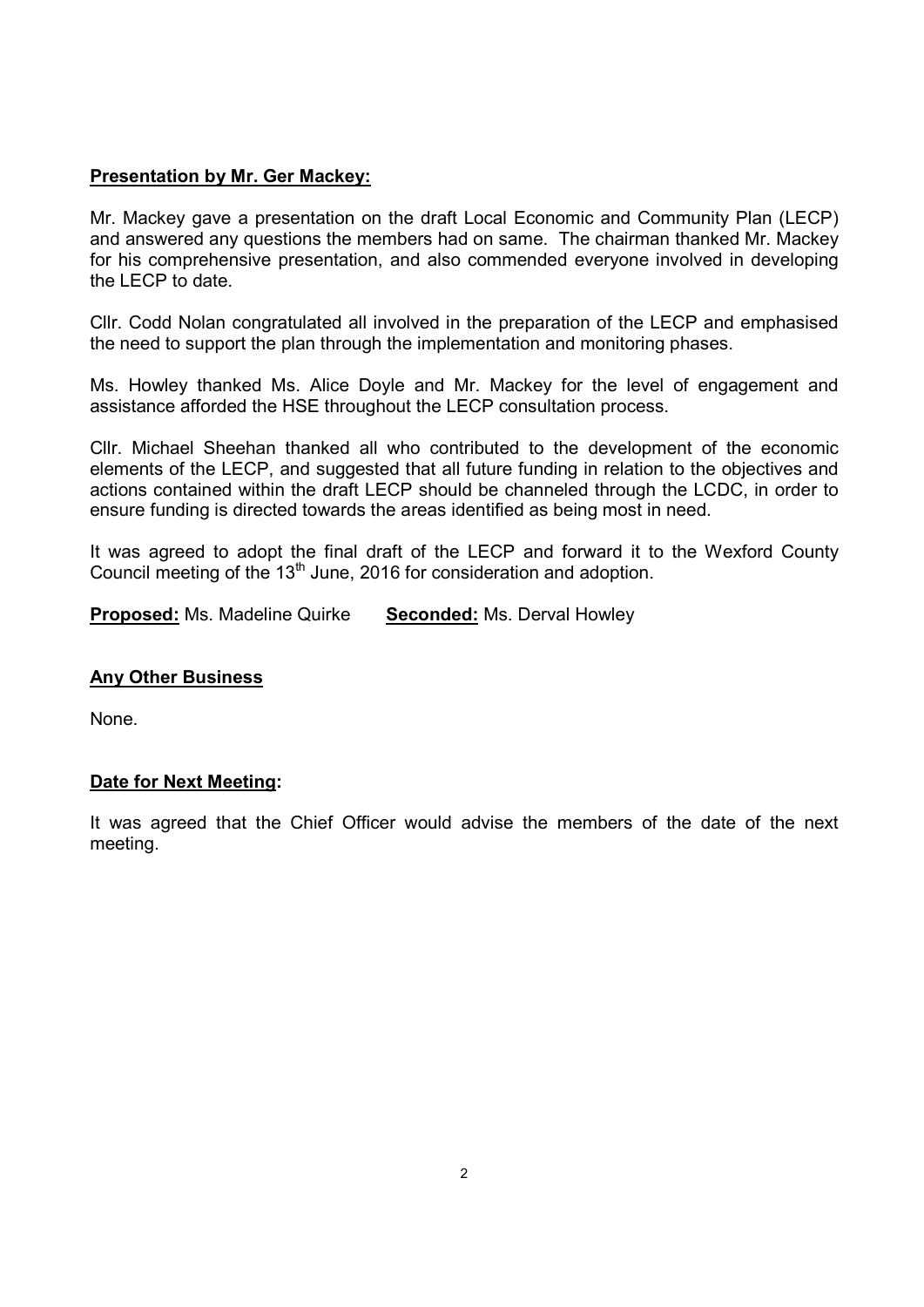### **Minutes of the Wexford Local Community Development Committee (LCDC) meeting Monday, 5th December, 2016 at 10.30 a.m. – Block A, Wexford County Council, County Hall, Carricklawn, Wexford Town.**

## **Attendance:**

| In the Chair:        | <b>Councillor Tony Dempsey</b>                                                                                                                                                                                                                                                                                                                                                                                                                                                        |
|----------------------|---------------------------------------------------------------------------------------------------------------------------------------------------------------------------------------------------------------------------------------------------------------------------------------------------------------------------------------------------------------------------------------------------------------------------------------------------------------------------------------|
| <b>LCDC Members:</b> | <b>Councillor Michael Sheehan</b><br><b>Councillor Kathleen Codd Nolan</b><br>Mr. Liam Daly, Department of Social Protection<br>Ms. Mary Hamilton, Community & Voluntary Sector<br>Mr. Tom Banville, Local Enterprise Office<br>Mr. Brian Kehoe, Wexford Local Development<br>Mr. Pat Rath, Community & Voluntary Sector<br>Ms. Madeleine Quirke, Business Sector<br>Ms. Karin Dusky, Environmental Sector<br>Mr. Seán Quirke, Community & Voluntary Sector<br>Mr. Kevin Lewis, WWETB |
| Also in attendance:  | Mr. Ger Mackey, Chief Officer<br>Mr. Michael Sweeney, LCDC Support Officer<br>Ms. Alice Doyle, Wexford County Council<br>Ms. Elizabeth Hore, Wexford County Council<br>Mr. John Carley, Wexford County Council<br>Ms. Annette Dupay, Wexford PPN                                                                                                                                                                                                                                      |
| <b>Apologies:</b>    | Ms. Derval Howley, HSE<br>Mr. Tom Enright, Wexford County Council<br>Mr. John Joe Kavanagh, Farming Sector<br>Ms. Susan Murphy, Social Inclusion Sector                                                                                                                                                                                                                                                                                                                               |

Ms. Anne Shannon, Social Inclusion Sector Councillor Anthony Donohoe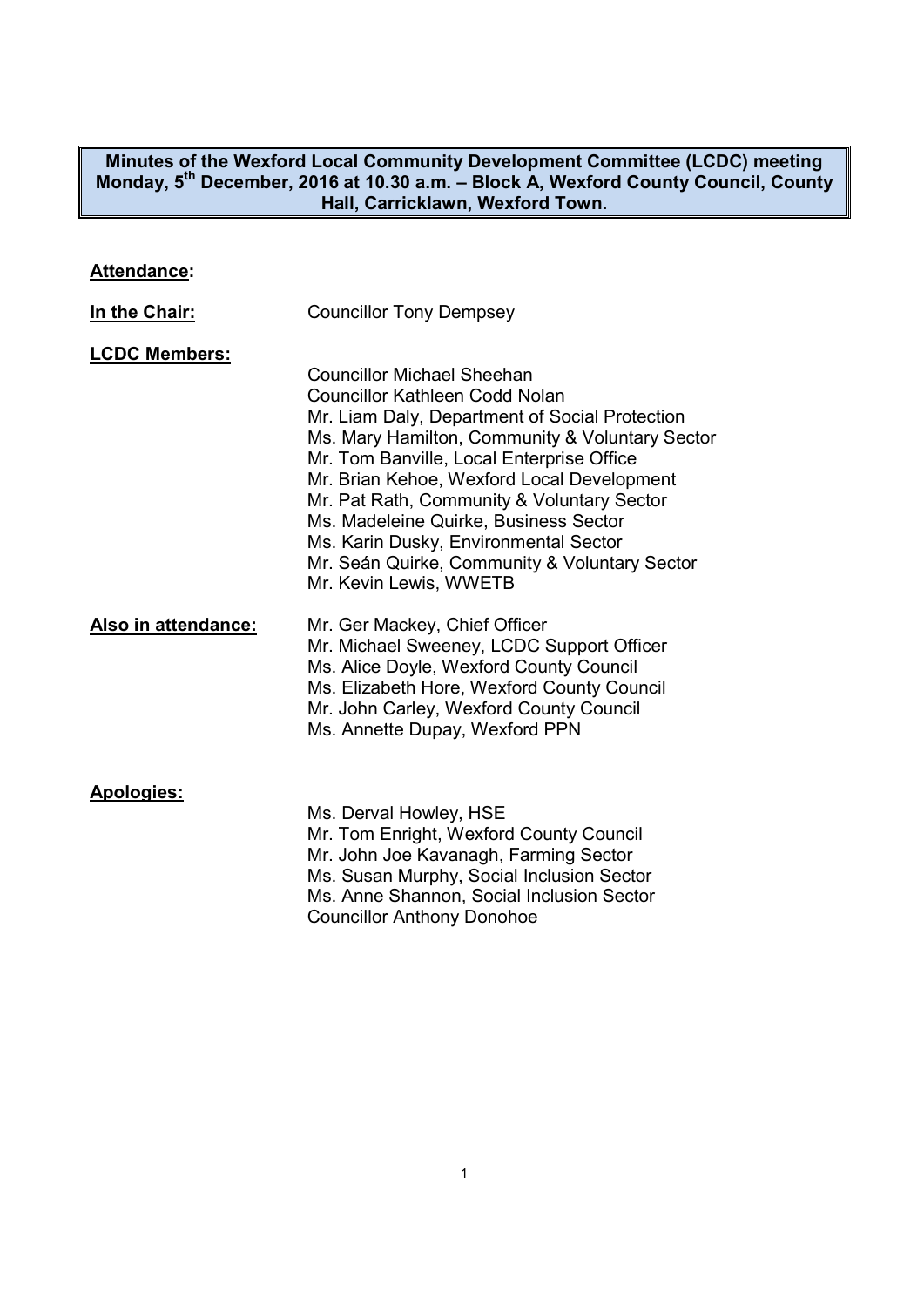## **Presentation by Wexford Family Life Services:**

Ms. Teresa Hanrahan gave a presentation on Wexford Family Life Services and answered any questions that the members had in relation to same.

Ms. Hanrahan left the meeting at this point.

### **Adoption of Minutes:**

The minutes of the Local Community Development Committee (LCDC) meeting on the  $29<sup>th</sup>$ July, 2016, were adopted.

**Proposed:** Mr. Seán Quirke **Seconded:** Mr. Tom Banville

### **Matters Arising**

None.

## **LCDC representational replacements:**

Mr. Mackey advised the meeting of the following LCDC representational proposed changes;

- 1. Replacement of HSE representative Ms. Derval Howley with Ms. Jeanne Hendrick
- 2. Replacement of ICTU representative Mr. David Morris with Mr. Tony Roche

### **Correspondence**

The members noted the contents of the presented correspondence.

### **Chief Officer's report**

The members noted the contents of the Chief Officers report. Mr. Mackey also introduced Ms. Annette Dupay who recently took up the position of Public Participation Network Support Officer in County Wexford.

### **SICAP presentation 2016:**

Ms. Clare Ryan from WLD gave an update on the SICAP 2016. The following matters arose.

Ms. Ryan agreed to Ms. Dubsky's request to provide a detailed breakdown by numbers of all courses completed and not completed under SICAP in 2016.

Ms. Ryan agreed to provide a detailed report in January 2017 on the type of employment and number of young people progressing to full time or part time employment under SICAP.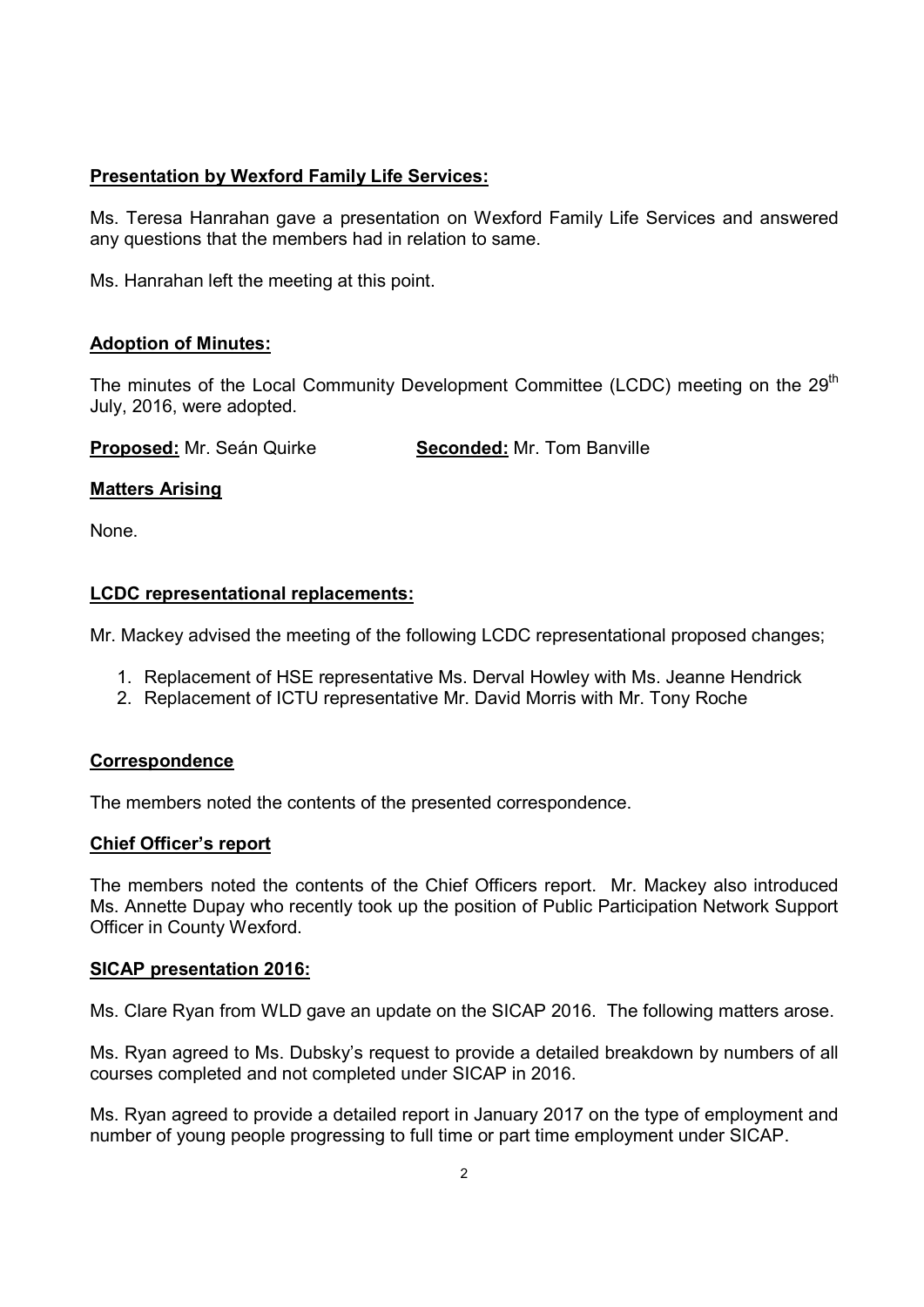Cllr. Sheehan queried if it would be possible to get a list of SICAP related training and job activation initiatives undertaken in the New Ross area. Cllr. Sheehan also queried if it would be possible to cross reference SICAP clients and activities with other complimentary programmes offered by agencies such as the ETB and The Department of Social Protection. Mr. Kehoe advised the members that such an exercise would prove problematic due to data protection legislation.

Ms. Ryan agreed to Ms. Dubsky's request to provide a detailed breakdown of the type of courses provided in County Wexford under SICAP in 2016.

Mr. Lewis suggested that it would be very useful to get a picture of the profile of all educational providers in County Wexford in order to bring about a more strategic delivery of services and to avoid duplication.

Ms. Ryan agreed to Cllr. Sheehan's request to provide a breakdown by geographic area of Headline Indicator #6 i.e. 246, number of young people (aged  $15 - 24$ ) identified in the presented Headline Indicator report, who were in receipt of a SICAP, ESF and YEI Goal2 educational supports. Cllr. Dempsey commended the exceeding of Headline Indicator 6 from the target of 109, versus an actual total of 246, as at 05/12/2016.

### **Presentation on the 2017 SICAP draft annual plan:**

Ms. Clare Ryan from WLD gave an update on the SICAP 2017 draft annual plan. The following matters arose.

Ms. Dubsky queried as to what would happen to the clients that may not receive support under SICAP due to the proposed 10% reductions in a number of proposed Headline Indicator targets in 2017. Ms. Ryan advised that the rationale was that due to a constricting client base due to improvements in unemployment rates, that the remaining cohort of clients were at a greater distance from the employment market and therefore would require a greater degree of intensive support under SICAP in 2017. Mr. Daly suggested this approach was a sensible one and gave his approval and endorsement to same.

Cllr. Dempsey noted that the proposed 2017 target for Headline Indicator 6 remained at the same level as the 2016 target i.e. 109, whereas an actual target of 246 had been achieved, as at 05/12/2016. Cllr. Dempsey expressed concern that the proposed 2017 target for Headline Indicator 6 did not reflect the apparent excessive demand for educational support under this target in 2016, and questioned the rationale behind this nationally set target.

Mr. Rath, Ms. Quirke and Cllr. Dempsey acknowledged the significant work achieved in 2016 under SICAP, as reflected in the presented Headline Indicator report and presentation.

Ms. Ryan left the meeting at this point.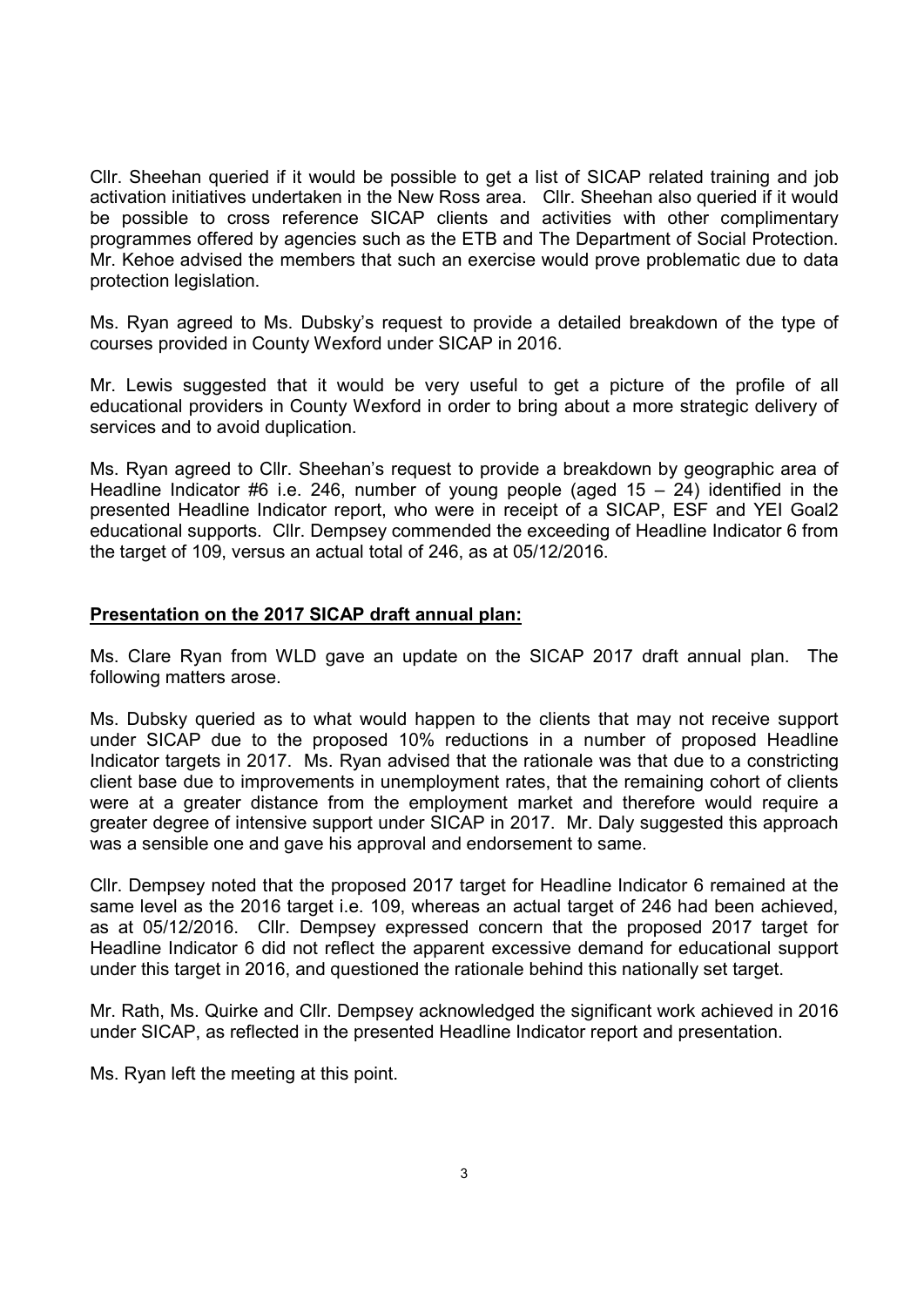## **Consideration of the 2017 SICAP annual plan:**

Cllr. Sheehan, Chairman of the SICAP Evaluation sub-committee advised the members that the sub-committee were recommending approval of the draft 2017 SICAP annual plan subject to adherence to Departmental parameter. Mr. Mackey advised the members that the current draft plan could not be adopted as it contained a proposed reduction of 35% to Headline Indicator 2, and to approve such a reduction would amount to a breach of contract by the LCDC under the SICAP contract, as it was outside the permissible 10% variation on 2016 targets. Cllr. Codd Nolan advised the meeting that having attended a recent joint DPHCLG and Pobal SICAP regional workshop that she concurred with Mr. Mackey regarding the requirement to remain within the 10% flexibility on 2016 targets.

Mr. Mackey requested that the LCDC give him the authority to accept the 2017 SICAP draft annual plan subject to adherence to contractual and Departmental programme requirements vis a vis Headline Indicators and approval of same by the board of WLD and Pobal. It was agreed to give Mr. Mackey the requested authority, and to approve the 2017 draft SICAP annual plan in principle. Mr. Kehoe abstained from this proposal.

### **Proposed:** Mr. Pat Rath **Seconded:** Mr. Seán Quirke.

The LCDC noted the content of the SICAP sub-committee's report. Mr. Kehoe agreed for WLD to meet with the sub-committee to discuss SICAP delivery mechanisms and the rationale for the selection of targeted areas for community development. Mr. Lewis agreed to meet with the sub-committee to discuss the issue of third level Community Leadership courses in County Wexford.

### **Local Economic and Community Plan 2016-2021 update;**

Mr. Mackey distributed a copy of the finalised printed version of the LECP and advised the members that it was proposed to officially launch the LECP in County Wexford in January, 2017. Mr. Mackey thanked Ms. Alice Doyle and Mr. Michael Sweeney for their contribution towards the production of the LECP. Mr. Mackey advised that it is proposed to launch the LECP in Coláiste Abbain (Adamstown) in conjunction with Belfast Fab lab. Mr. Mackey advised the members that it was proposed to hold a number of workshops during 2017 with the LECP implanting partners. Mr. Lewis and Cllr Dempsey commended all involved in the production of the LECP. Cllr. Sheehan thanked the Economic Development Section for their contribution in the development of the LECP. It was agreed to launch the LECP as outlined by Mr. Mackey.

**Proposed:** Cllr. Michael Sheehan **Seconded:** Mr. Kevin Lewis

### **Any Other Business**

Mr. Mackey advised the members that Ms. Susan Murphy had resigned her position as the Social Inclusion Representative on the LCDC, and a replacement representative would be sought from the Public Participation Network. The LCDC agreed to accepted Ms. Murphy's resignation, and thanked Ms. Murphy for her contribution to the work of the LCDC, to date.